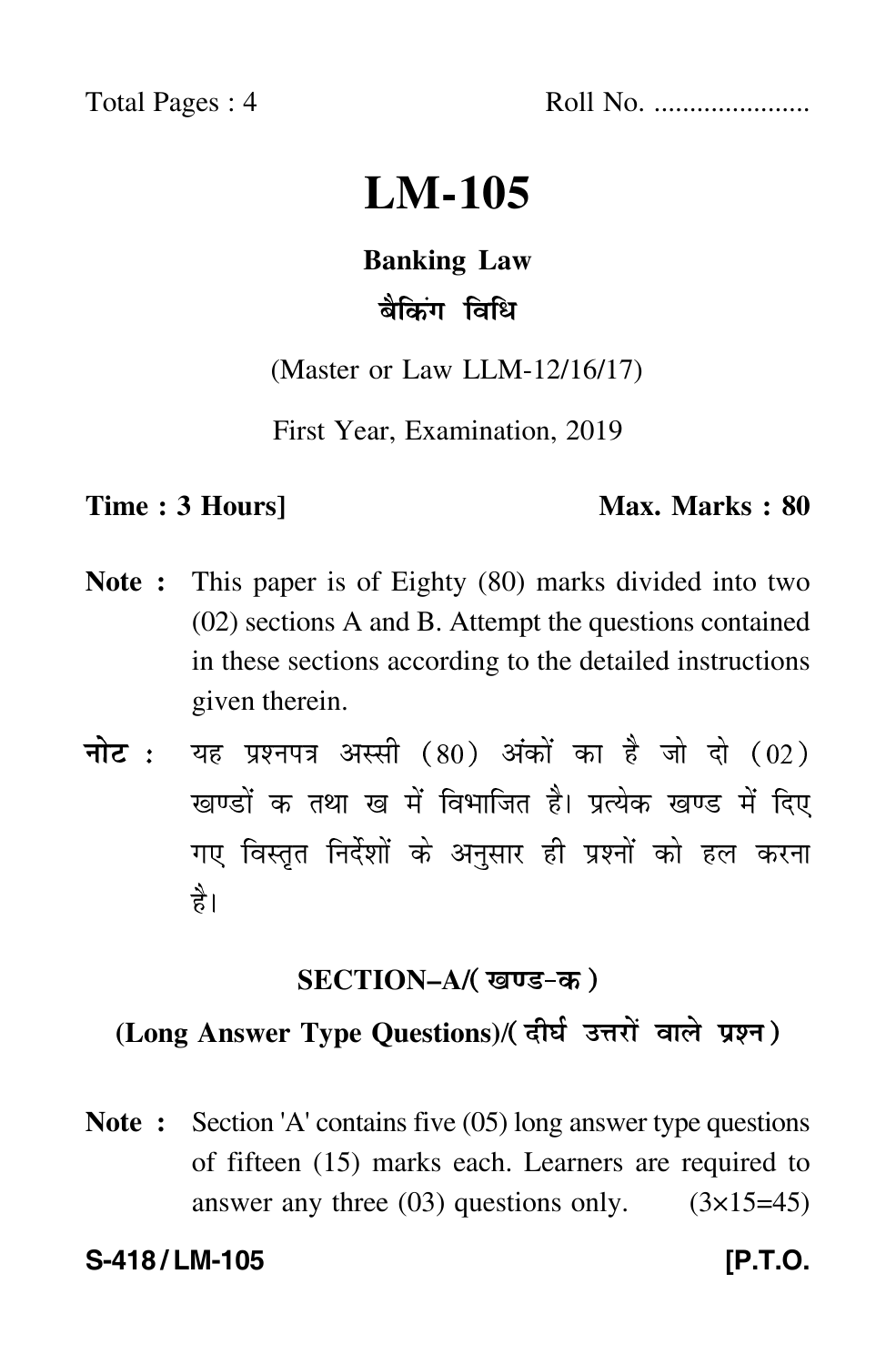- <mark>नोट</mark> : खण्ड 'क' में पाँच (05) दीर्घ उत्तरों वाले प्रश्न दिये गये हैं, प्रत्येक प्रश्न के लिए पन्द्रह (15) अंक निर्धारित हैं। शिक्षार्थियों को इनमें से केवल तीन (03) प्रश्नों के उत्तर देने हैं।
- **1.** Write a legal essay on nature and development and history of banking in India.

भारत में बैकिंग की प्रकृति, विकास तथा इतिहास पर विधिक निबन्ध लिखिए।

**2.** What do you mean by Bank nationalisation ? Explain with the help of Judicial decisions. बैंको के राष्ट्रीयकरण से आप क्या समझते हैं? न्यायिक निर्णयों

को सहायता से व्याख्या करें।

- **3.** What are the various control of RBI over non-banking companies ? Explain. RBI का गैर-बैकिंग कम्पनी पर क्या नियन्त्रण है? व्याख्या करें।
- **4.** Write a legal essay on banker-customer relationship. बैंक और ग्राहक के सम्बन्ध पर एक विधिक निबन्ध लिखिए।
- **5.** What do you mean by dishonour of cheque ? Explain the liabilities of parties.

चेक अपमानना से आप क्या समझते हैं? पक्षकारों के दायित्व की व्याख्या करें।

# **S-418 / LM-105 [ 2 ]**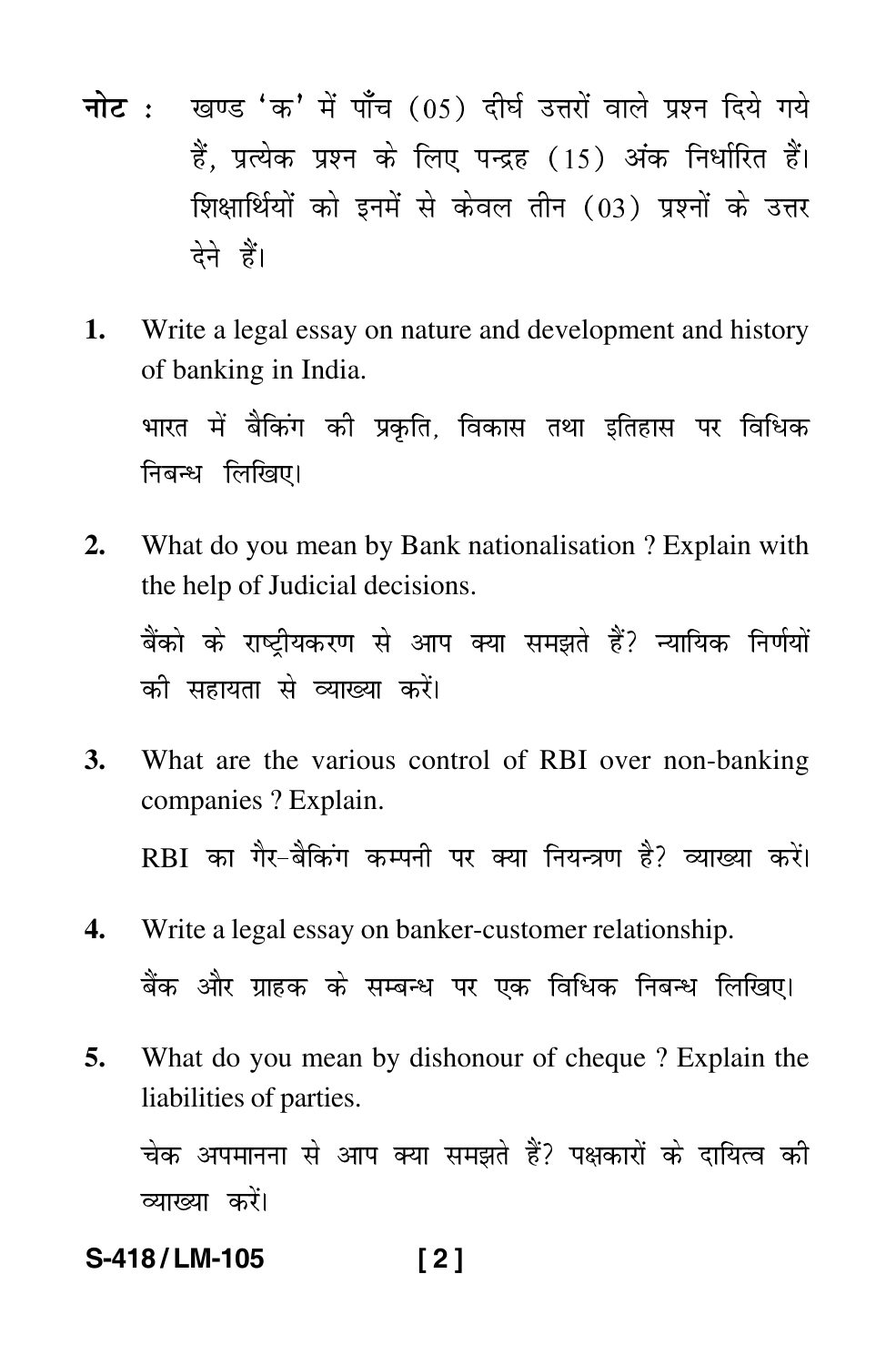### **SECTION–B/**

### **(Short Answer Type Questions)**/

- **Note :** Section 'B' contains eight (08) short answer type questions of seven (07) marks each. Learners are required to answer any five (05) questions only.  $(5 \times 7 = 35)$
- <mark>नोट</mark> : खण्ड 'ख' में आठ (08) लघु उत्तरों वाले प्रश्न दिये गये हैं, प्रत्येक प्रश्न के लिए सात (07) अंक निर्धारित हैं। शिक्षार्थियों को इनमें से केवल पाँच (05) प्रश्नों के उत्तर देने हैं।
- **1.** What are different kinds of Banks in India ? Explain. भारत में विभिन्न प्रकार के बैंको की व्याख्या करें।
- **2.** What are the economic and social objectives of Central Bank ? केन्द्रीय बैंक के आर्थिक और सामाजिक उद्देश्य क्या है?
- **3.** Explain the charactistics of Central Bank. केन्द्रीय बैंक की विशेषताओं को बताइए।
- **4.** What do you mean by nationalization and disinvestment ? राष्ट्रीयकरण और अनिवेश से आप क्या समझते हैं?
- **5.** What do you mean by automatic teller machine ?  $ATM$  से आप क्या समझते हैं?
- **6.** When a cheque can be said as dishonoured ? कब किसी चेक को डिसआनर माना जायेगा? **S-418 / LM-105 [ 3 ] [P.T.O.**